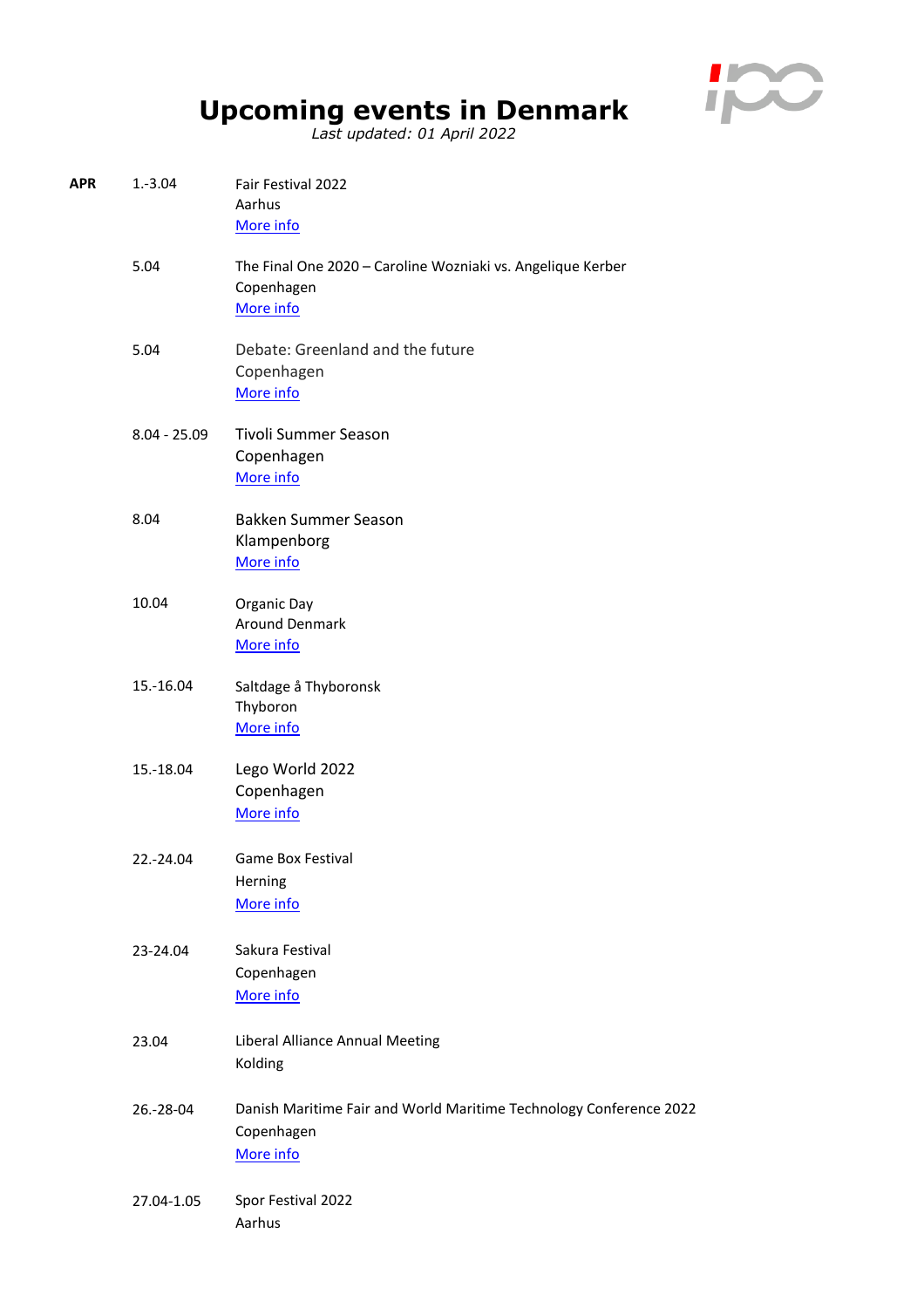## [More info](https://www.sporfestival.dk/)

| <b>MAY</b> | $2.-8.05$   | Internationalt Vikingmarked<br>Ribe                          |
|------------|-------------|--------------------------------------------------------------|
|            |             | More info                                                    |
|            | $3.-8.05$   | <b>Internet Week Denmark</b>                                 |
|            |             | Aarhus<br>More info                                          |
|            | $6.-7.05$   | <b>Spot Festival</b>                                         |
|            |             | Aarhus<br>More info                                          |
|            | $6.-8.05$   | Art Herning 2022                                             |
|            |             | Herning<br>More info                                         |
|            |             | Summer 2022 Opening of Flugt Danish Refugee Museum<br>Oksbøl |
|            |             | More info                                                    |
|            | 10.05       | Copenhagen Games<br>Copenhagen<br>More info                  |
|            | 11.05       | 'En Aften med Verdens Bedste Cykelhold'<br>Herning           |
|            |             | More info                                                    |
|            | 11.-21.05   | Copenhagen Beer Week<br>Copenhagen                           |
|            |             | More info                                                    |
|            | 12.05-23.10 | Hundested Sandskulptur Festival<br>Hundested                 |
|            |             | More info                                                    |
|            | 15.05       | Copenhagen Marathon<br>Copenhagen                            |
|            |             | More info                                                    |
|            | 19.-21 05   | People Festival of Nature<br><b>Hirtshals</b><br>More info   |
|            | 20.-22.05   | <b>Classic Race Aarhus</b><br>Aarhus                         |
|            |             | More info                                                    |
|            | 20.05-26.06 | Moesgaard 2022 Hobitten<br>Højbjerg<br>More info             |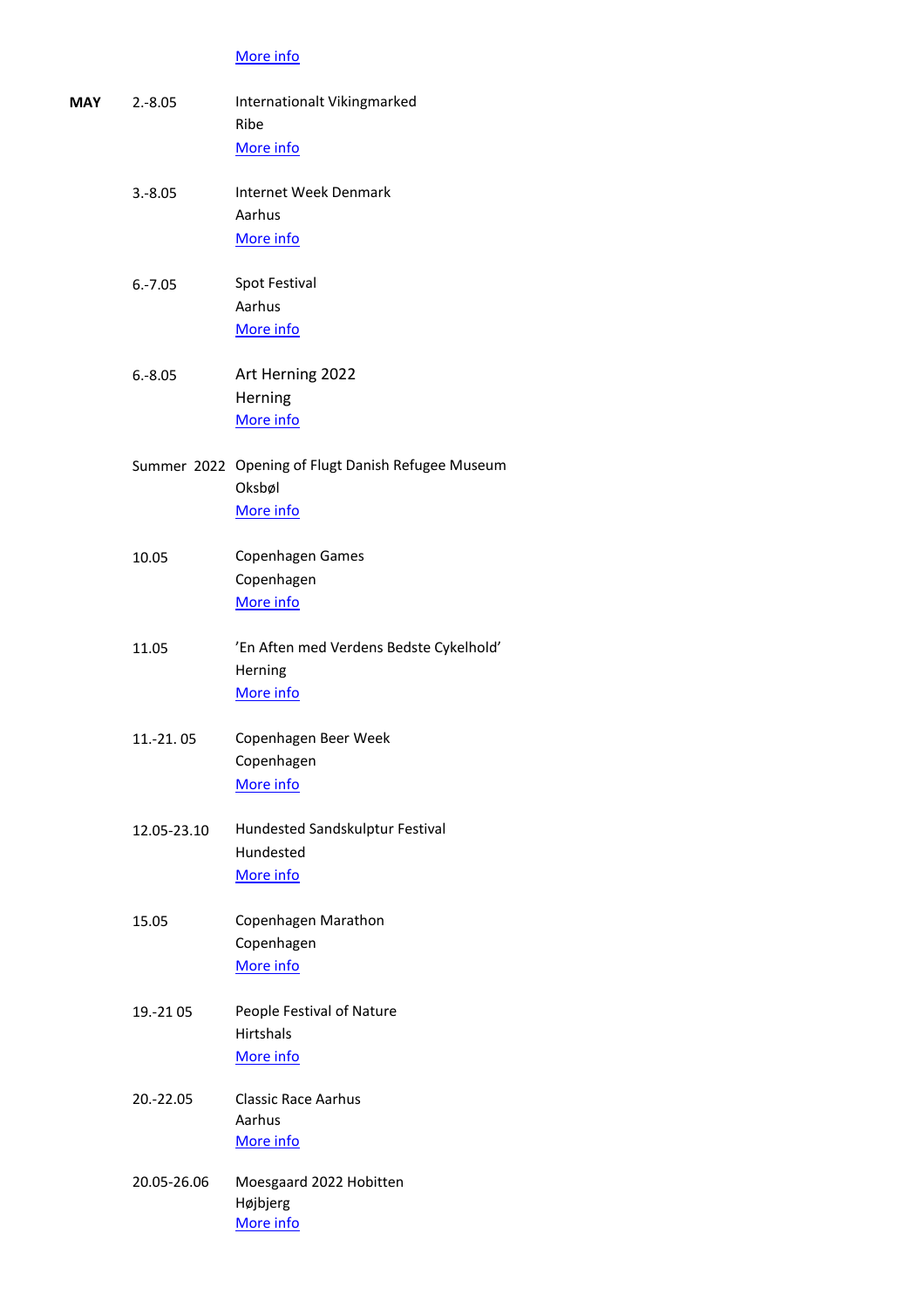|     | 21.05      | Tivoli – Celebration of HM The Queen's 50th anniversary of her accession to the throne<br>Copenhagen<br>More info |
|-----|------------|-------------------------------------------------------------------------------------------------------------------|
|     | 26.05      | The Color Run<br>Aarhus<br>More info                                                                              |
|     | 26.-28.05  | Prison Ink 6th International Tattoo Festival<br>Horsens<br>More info                                              |
|     | 27.-28.05  | <b>Bloom Festival</b><br>Frederiksberg<br>More info                                                               |
|     | 28.05      | Aarhus Pride<br>Aarhus<br>More info                                                                               |
|     | 28.05      | Aalborg Carnival<br>Aalborg<br>More info                                                                          |
|     | 28.-29.05  | <b>Comics Festival</b><br>Copenhagen<br>More info                                                                 |
| JUN | 1.06       | Final debate at Parliament (before break)<br>Copenhagen<br>More info                                              |
|     | $2.-4.06$  | Northside Festival<br>Aarhus<br>More info                                                                         |
|     | $2.-4.06$  | <b>Heartland Festival</b><br>Egeskov<br>More info                                                                 |
|     | $2.-11.06$ | CPH STAGE<br>Copenhagen<br>More info                                                                              |
|     | $2.-12.06$ | Copenhagen Photo Festival<br>Copenhagen<br>More info                                                              |
|     | $3.-4.06$  | Distortion<br>Copenhagen<br>More info                                                                             |
|     | $3.-4.06$  | Madens Folkemøde<br>Lolland<br>More info                                                                          |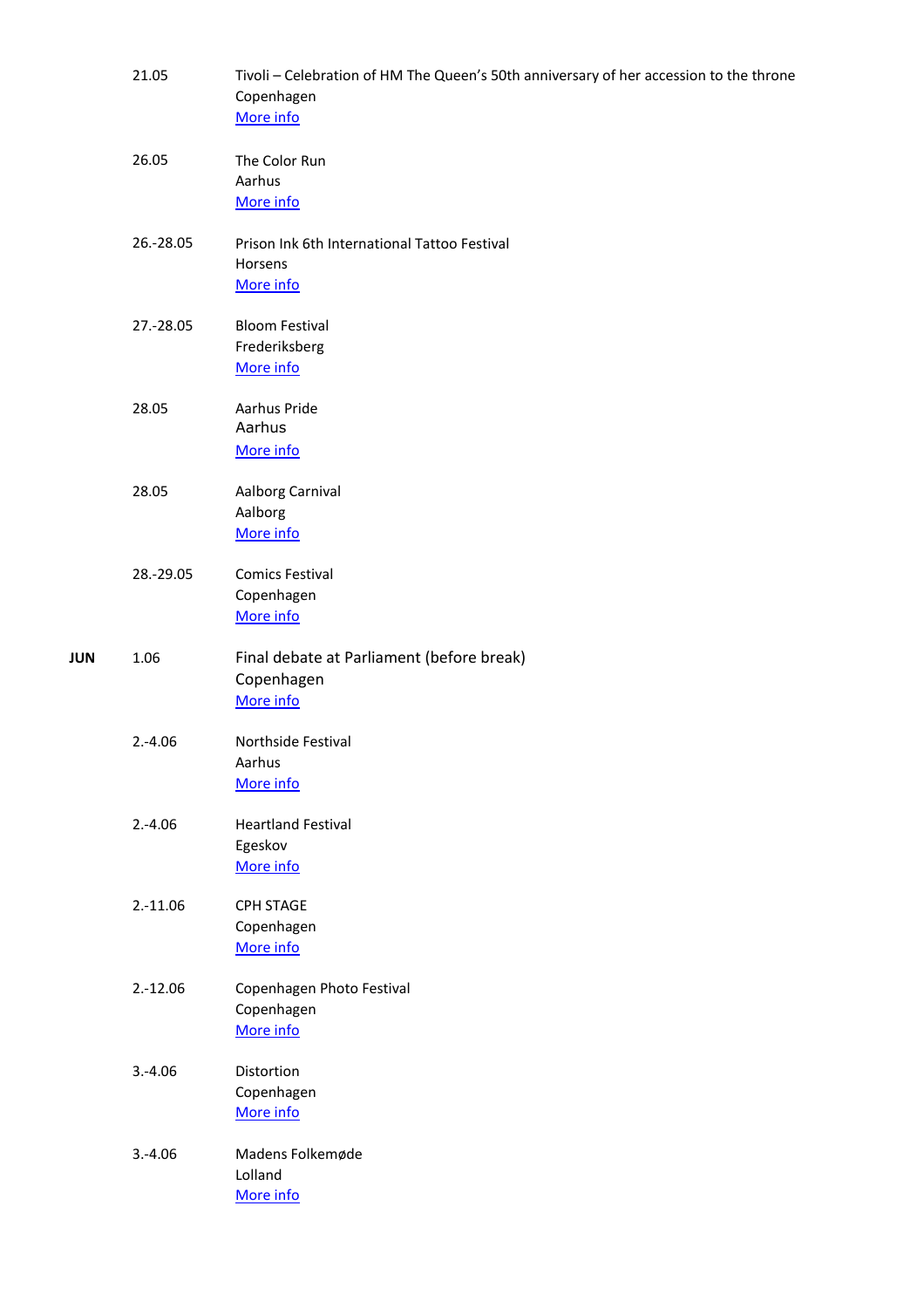| $3.-5.06$    | Copenhagen Carnival 2022<br>Copenhagen<br>More info                                                 |
|--------------|-----------------------------------------------------------------------------------------------------|
| $3.-6.06$    | <b>Blokhus Wind Festival 2022</b><br><b>Blokhus</b><br>More info                                    |
| 6.06         | Royal Run 2022<br>Aalborg, Aarhus, Kolding, Næstved, København/Frederiksberg, Bornholm<br>More info |
| $8.-9.06$    | International Energy Agency (IEA) annual global conference<br>Sønderborg<br>More info               |
| $8.-10.06$   | 3days of design<br>Copenhagen<br>More info                                                          |
| $9.-10.06$   | Copenhagen Democracy Summit 2022<br>Copenhagen<br>More info                                         |
| $9.-19.06$   | Literature Xchange<br>Aarhus<br>More info                                                           |
| 15.-16.06    | 3rd European Conference Hydrogen & P2X<br>Copenhagen<br>More info                                   |
| 15.-16.06    | <b>Building Green Aarhus</b><br>Aarhus<br>More info                                                 |
| 15.-18.06    | Copenhell<br>Copenhagen<br>More info                                                                |
| 23-25.06     | Tinderbox<br>Odense<br>More info                                                                    |
| 24.-26-06    | Art Nordic 2022<br>Copenhagen<br>More info                                                          |
| 24.06 -10.07 | Copenhagen Jazz Festival<br>Copenhagen<br>More info                                                 |
| 25.06 - 2.07 | Roskilde Festival 2022<br>Roskilde<br>More info                                                     |
| 27.06-3.07   | International Federation of Agricultural Journalists Congress 2022<br><b>Bredsten</b>               |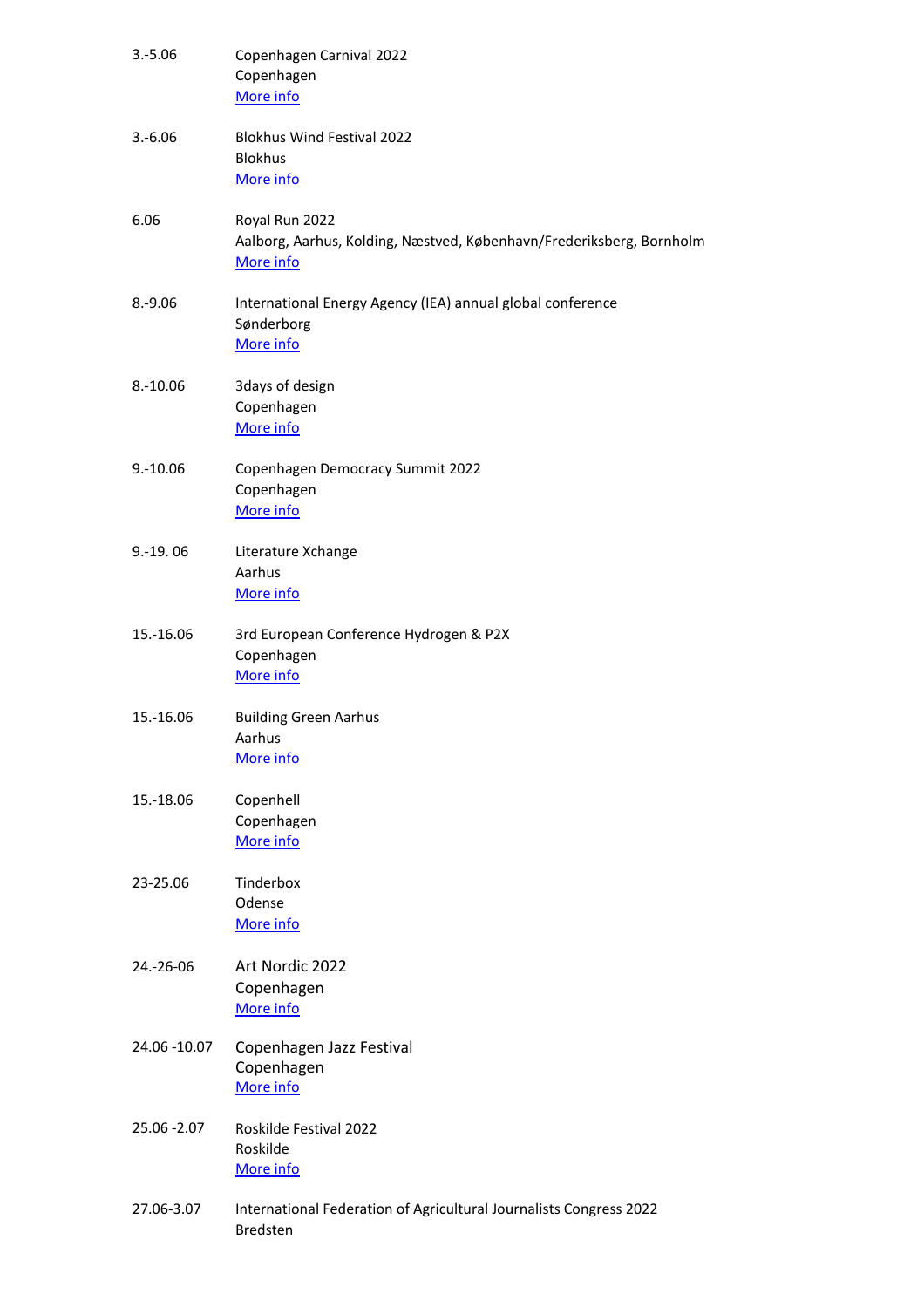## [More info](https://ifaj2020.dk/)

|            | <b>June 2022</b> | Reopening of Danish Design Museum<br>Copenhagen<br>More info                      |
|------------|------------------|-----------------------------------------------------------------------------------|
| <b>JUL</b> | $1 - 3.07$       | Grand Depart Copenhagen 2022<br>Various places in Denmark<br>More info            |
|            | 4.07             | Rebild Festival 2021<br>Jutland<br>More info                                      |
|            | $9.-16.07$       | Aarhus Jazz Festival<br>Aarhus<br>More info                                       |
|            | 30.07            | <b>Stella Polaris Music</b><br>Aarhus<br>More info                                |
|            | 30.07            | Verdensballeten i Agger<br>Agger<br>More info                                     |
|            | 31.07-7.08       | Smukfest 22<br>Skanderborg<br>More info                                           |
| <b>AUG</b> | $4.-7.08$        | The Tall Ships Races 2022<br>Aalborg<br>More info                                 |
|            | $5 - 7.08$       | Copenhagen Historic Grand Prix<br>Copenhagen<br>More info                         |
|            | $6.-14.08$       | ECCO FEI World Championships (Int. equestrian federation)<br>Herning<br>More info |
|            | $9.-12.08$       | Copenhagen Fashion Week<br>Copenhagen<br>More info                                |
|            | 10.-12.08        | Revolver Copenhagen International Fashion Trade Show<br>Copenhagen<br>More info   |
|            | 11.-13.08        | O/Day Festival<br>Copenhagen<br>More info                                         |
|            | 15.-21.08        | Copenhagen Pride<br>Copenhagen<br>More info                                       |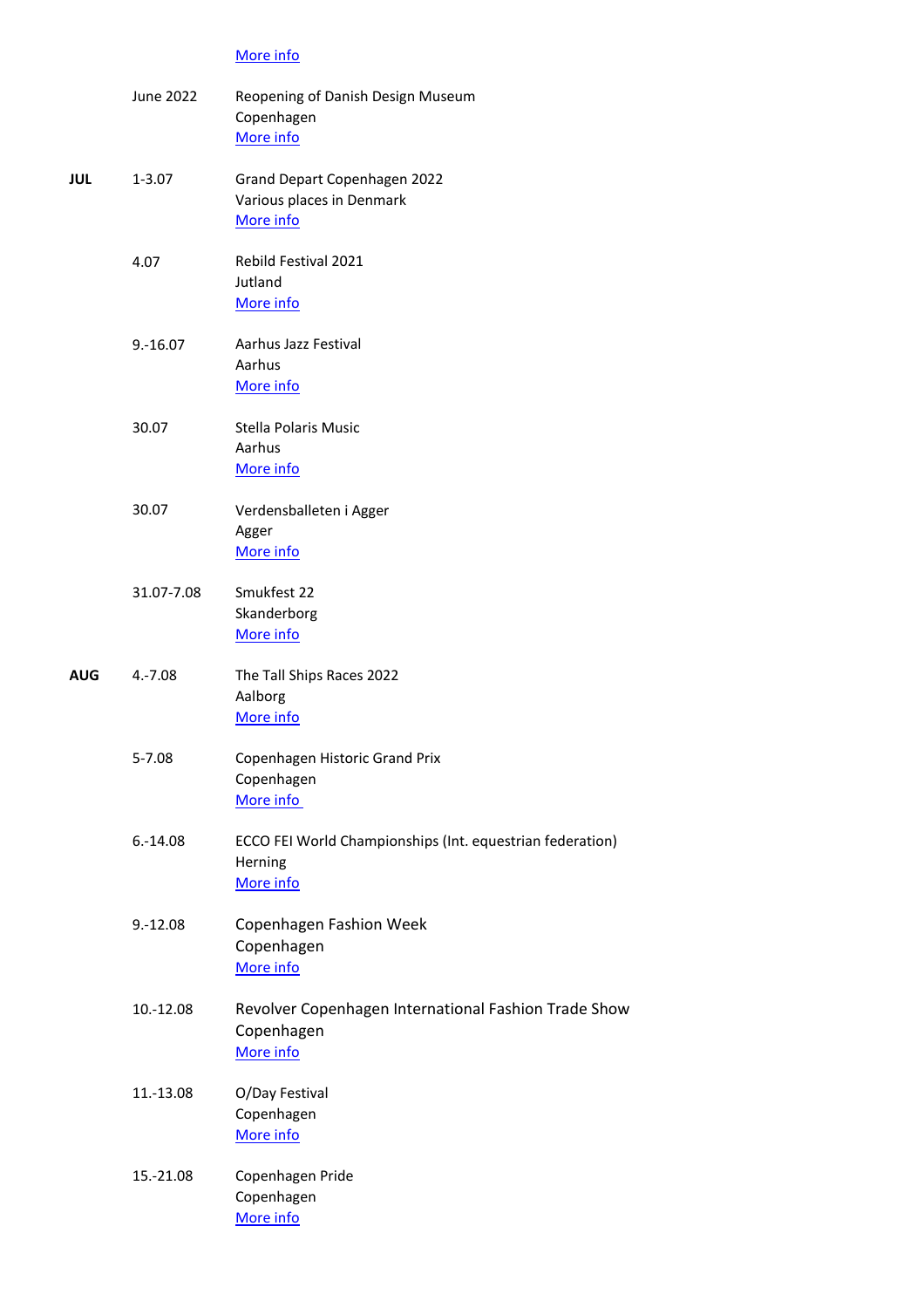| 16.-20.08  | <b>Postnord Danmark Rundt</b><br>Various places in Denmark<br>More info |
|------------|-------------------------------------------------------------------------|
| 19.-20.08  | Sailing Formel 1<br>Copenhagen<br>More info                             |
| 19.08      | Danish Air Show 2022<br>Karup<br>More info                              |
| 19.-27.08  | Copenhagen Opera Festival<br>Copenhagen<br>More info                    |
| 19.-28.08  | Copenhagen Cooking Festival 2022<br>Copenhagen<br>More info             |
| 21.08      | Ironman Copenhagen<br>Copenhagen<br>More info                           |
| 21-28.08   | H.C. Andersens Festivals 2022<br>Odense<br>More info                    |
| 25.27.08   | Kulturmødet 2022<br>Mors<br>More info                                   |
| 25.-28.08  | <b>Political Festival of Europe</b><br>Mariager<br>More info            |
| 25.-28.08  | <b>Chart Art Fair 2022</b><br>Copenhagen<br>More info                   |
| 26.08-4.09 | Aarhus Festuge<br>Aarhus<br>More info                                   |
| 27.08      | Tryg Fonden Copenhagen Swim 2022<br>Copenhagen<br>More info             |
| 27.-29.08  | The Arctic Circle Greenland Forum<br>Nuuk<br>More info                  |
| 27.-29.08  | Kulturhavn Festival<br>Copenhagen<br>More info                          |
| 29.08-4.09 | <b>Odense International Film Festival</b>                               |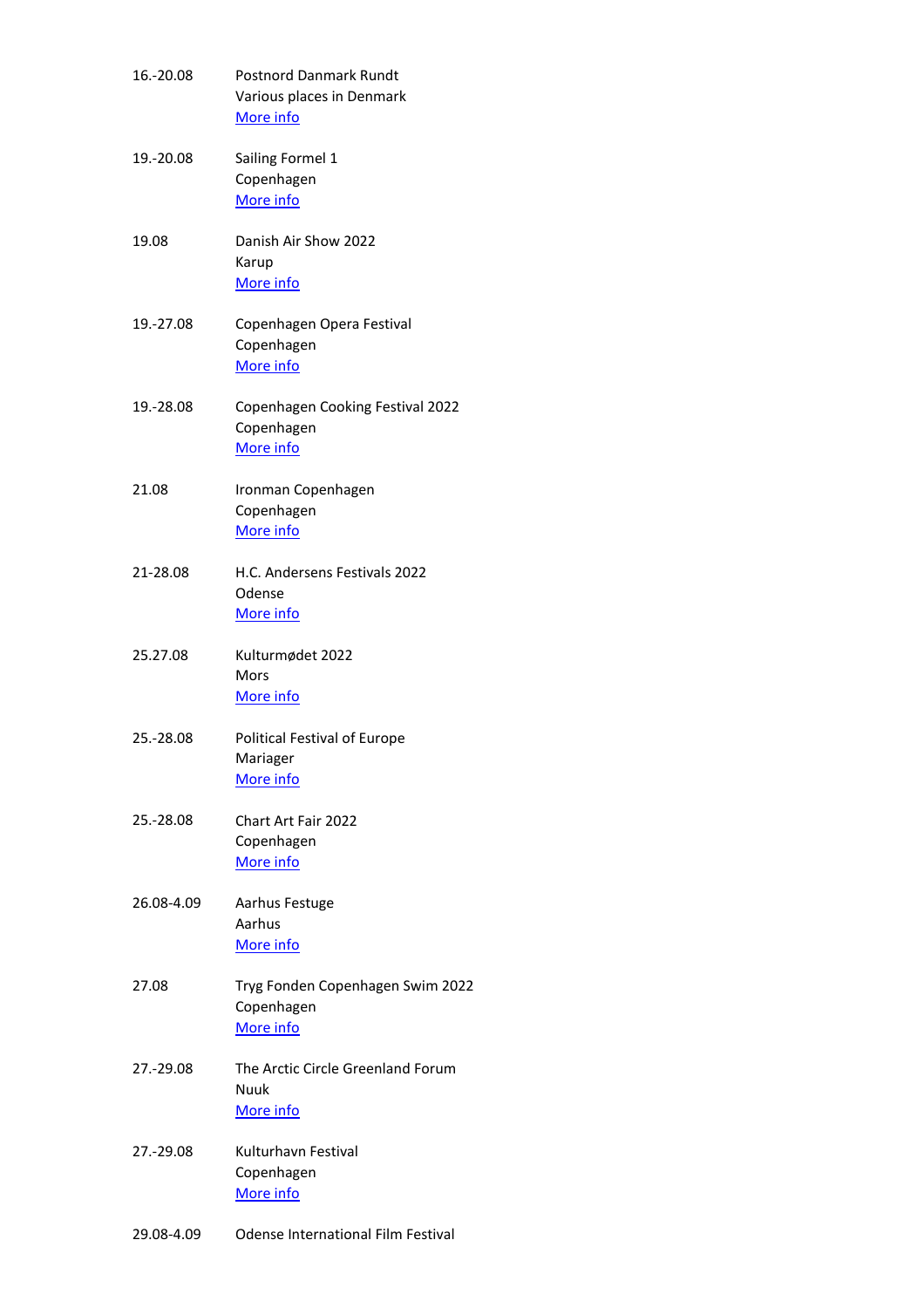|            |                   | Odense<br>More info                                                                                 |
|------------|-------------------|-----------------------------------------------------------------------------------------------------|
| <b>SEP</b> | $2.-4.09$         | Food Festival Århus<br>Århus<br>More info                                                           |
|            | $2.-18.09$        | Queen's Golden Days Festival<br>Copenhagen<br>More info                                             |
|            | $3.-19.09$        | Copenhagen<br>Golden Days Festival<br>More info                                                     |
|            | 5.09              | Flag Day (veterans and Danes deployed abroad)<br>Nationwide<br>More info                            |
|            | $7.-8.09$         | Ungdommens Folkemøde<br>Copenhagen<br>More info                                                     |
|            | 10.-11.09         | The Conservative Party national council meeting (Konservatives Landsråd)<br>Copenhagen<br>More info |
|            | 11.-15.09         | IWA World Water Congress & Exhibition<br>Copenhagen<br>More info                                    |
|            | 14.-15.09         | TechBBQ (Nordic startup business event)<br>Copenhagen<br>More info                                  |
|            | 17.-18.09         | The Social Democratic party congress 2022 (Socialdemokratiets kongres)<br>Aalborg<br>More info      |
|            | 17.-18.09         | The Danish People's Party annual meeting (Dansk Folkeparti årsmøde)<br>Herning<br>More info         |
|            | $30.09 -$<br>2.10 | Copenhagen Blues Festival<br>Copenhagen<br>More info                                                |
|            | $30.09 -$<br>2.10 | Kunst for Alle 2022<br>Copenhagen<br>More info                                                      |
|            | <b>TBC</b>        | Opening of Enigma<br>Copenhagen<br>More info                                                        |
| <b>OCT</b> | 4.10              | Folketingets Åbning<br>Copenhagen<br>More info                                                      |